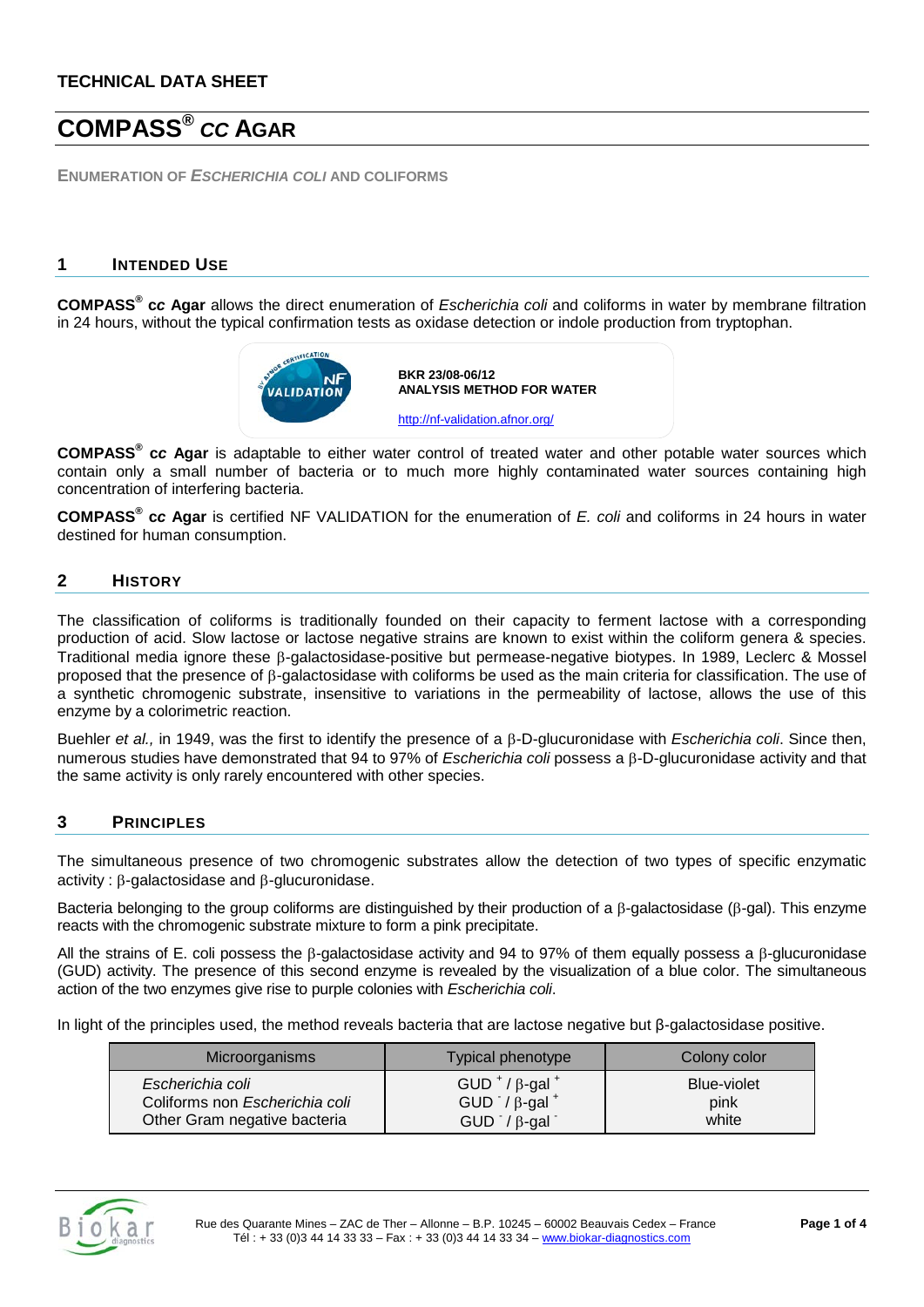The special mixture of peptones favors the excellent growth of coliforms and the selective system inhibits potentially interfering microflora.

A buffering system allows the enzymatic reactions to take place in the most optimal conditions.

# **4 TYPICAL COMPOSITION**

The composition can be adjusted in order to obtain optimal performance.

For 1 liter of complete media :

pH of the ready-to-use media at  $25^{\circ}$ C : 6,8  $\pm$  0,2.

#### **5 PREPARATION**

 **Reconstitution :** 40,8 g/L **Sterilization :** 15 min at 121°C **Add reconstituted selective supplement** • Dissolve 40,8 g of dehydrated media (BK210) in 1 liter of distilled or demineralized water. Stir slowly until complete dissolution. • Distribute into vials at 100 mL per vial. Sterilize in an autoclave at 121 °C for 15 minutes. After cooling the medium to 44-47°C, aseptically add 1 mL of selective supplement reconstituted with 5 mL of sterile water (BS084). • Pour into Petri plates (Ø 55 mm). **NOTE : It is imperative to shield the plates from light.** 

#### **6 INSTRUCTIONS FOR USE**

- Aseptically filter through a membrane a determined volume of sample to be tested.
- Deposit the membrane on the surface of the plates, filtered side up and taking care to keep the membrane and the agar in close contact.
- Incubate at  $36 \pm 2$  °C for  $24 \pm 3$  hours.

#### **7 RESULTS**

Enumerate characteristic colonies.

Coliforms other than *Escherichia coli* present pink colonies.

Colonies of *E. coli* are blue to violet and may sometimes present a pink diffuse halo around the colonies.

**NOTE :** Reading can be performed through the back of the plates.

(See Annex 1 : PHOTO SUPPORT)



**Inoculation :**

 **Incubation :** 24 h at 36°C

Membrane filtration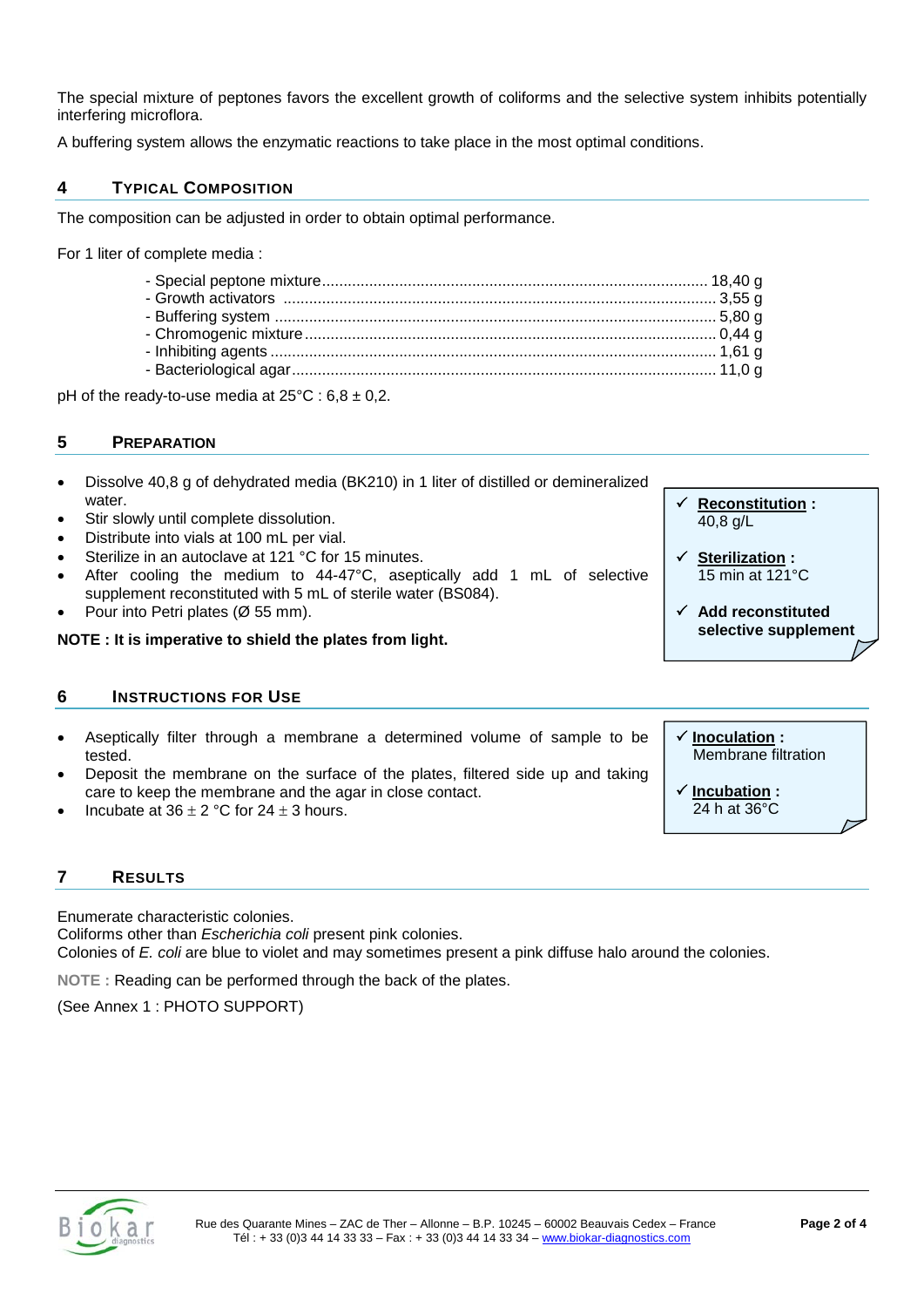#### **Prepared media :** amber agar.

Typical culture response after 24 h of incubation at 36 °C :

| Microorganisms        |                   | Growth<br>(Productivity Ratio $R_2$ ) | Colony aspect            |
|-----------------------|-------------------|---------------------------------------|--------------------------|
| Escherichia coli      | <b>WDCM 00179</b> | $66\% \le R_2 \le 150\%$              | Blue violet              |
| Escherichia coli      | <b>WDCM 00013</b> | $66\% \le R_2 \le 150\%$              | Blue violet              |
| Citrobacter freundii  | <b>WDCM 00006</b> | $66\% \le R_2 \le 150\%$              | <b>Pink</b>              |
| Staphylococcus aureus | <b>WDCM 00035</b> | inhibited                             | $\overline{\phantom{a}}$ |

#### **9 STORAGE / SHELF LIFE**

**Dehydrated media :** 2-30 °C. **Complete, pre-poured media in Petri plates** : 2-8 °C, **shielded from light. Selective supplement :** 2-8 °C. The expiration dates are indicated on the labels.

**Base media in vials (\*) :** 180 days at 2-8 °C, **shielded from light. Rehydrated supplement (\*) :** 30 days at 2-8 °C. **Complete, prepared media in plates (\*)** : 30 days at 2-8 °C, **shielded from light**. (\*)Benchmark value, determined in standard conditions of preparation, following manufacturer's instructions.

### **10 PACKAGING**

| Complete, pre-poured media in Petri plates (Ø 55 mm) :   |  |
|----------------------------------------------------------|--|
| Dehydrated base media COMPASS® cc Agar                   |  |
| Selective supplement for COMPASS® cc Agar (qsp 500 mL) : |  |

#### **11 BIBLIOGRAPHY**

MANAFI, M., KNEIFEL, W., and BASCOMB, S.. 1991. Fluorogenic and chromogenic substrates used in bacterial diagnostics. Microbiological Reviews, **55** : 335-348.

NF EN ISO 9308-1 : 2000 « Qualité de l'eau : Recherche et dénombrement des *Escherichia coli* et des bactéries coliformes – Partie 1 : Méthode par filtration sur membrane ».

#### **12 ADDITIONAL INFORMATION**

**COMPASS®** is a trademark of SOLABIA S.A.S.

The information provided on the labels take precedence over the formulations or instructions described in this document and are susceptible to modification at any time, without warning.

| Document code      | : COMPASS CC EN V5. |
|--------------------|---------------------|
| Creation date      | $: 03-2010$         |
| Updated            | $: 07-2016$         |
| Origin of revision | : General update    |